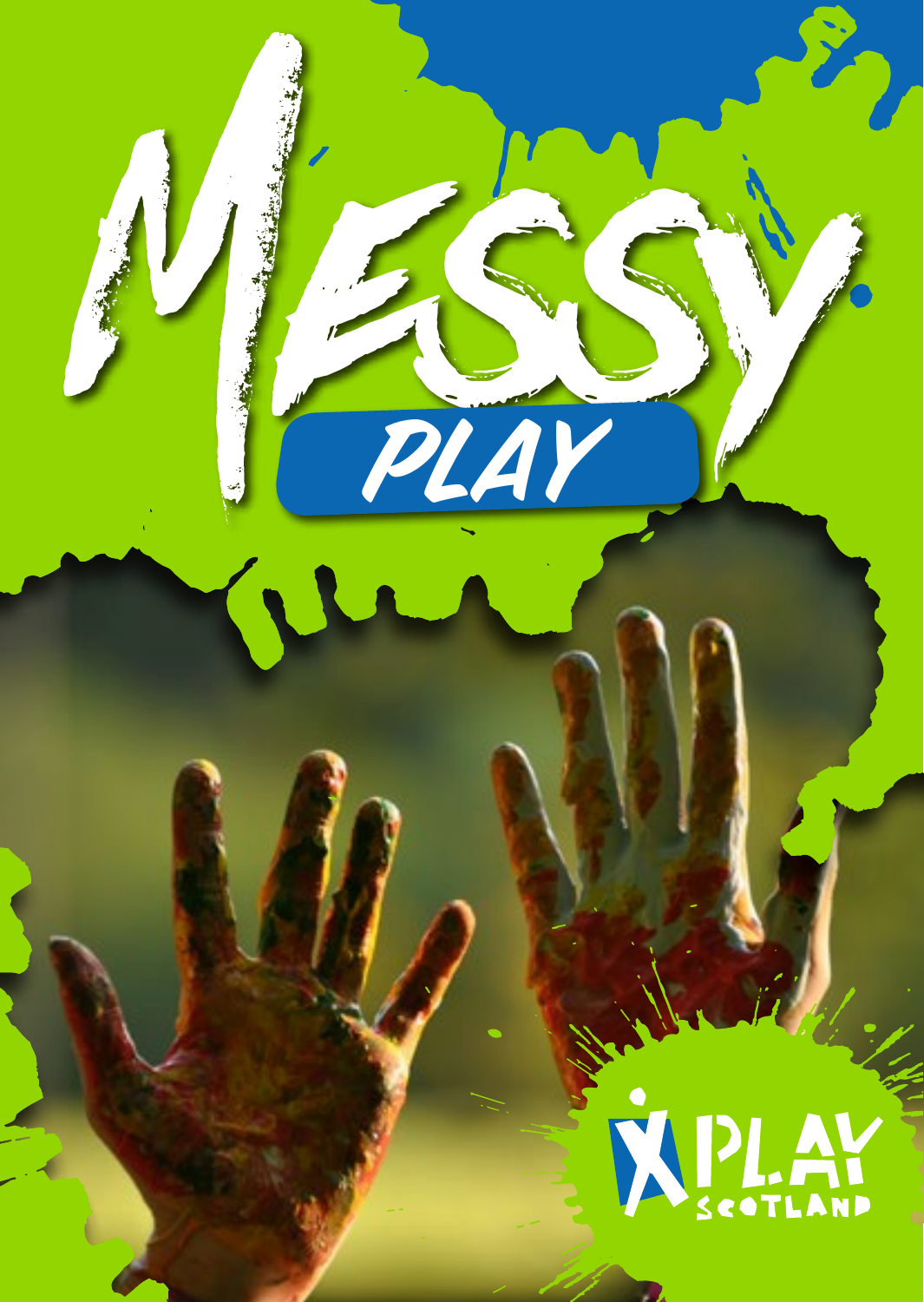### Dear Parent and Playworker,

Children love to get muddy, covered in paint and stuff when playing, we call this Messy Play!

Play is essential to children's development. Messy Play can help develop children's senses as they explore the different textures of materials.

Messy Play also helps children develop their imagination as they are allowed to play freely and investigate.

Children can gain independence and develop their problem solving skills through Messy Play as they choose the materials and decide how to best make their creations.

There are many materials which you can use for Messy Play and in this booklet we have included some recipes which you and the children can make together.

Remember to dress for mess .... old t-shirts, aprons and cover floors with newspapers

... Have fun!

Marguerite Hunter Blair *Chief Executive, Play Scotland*

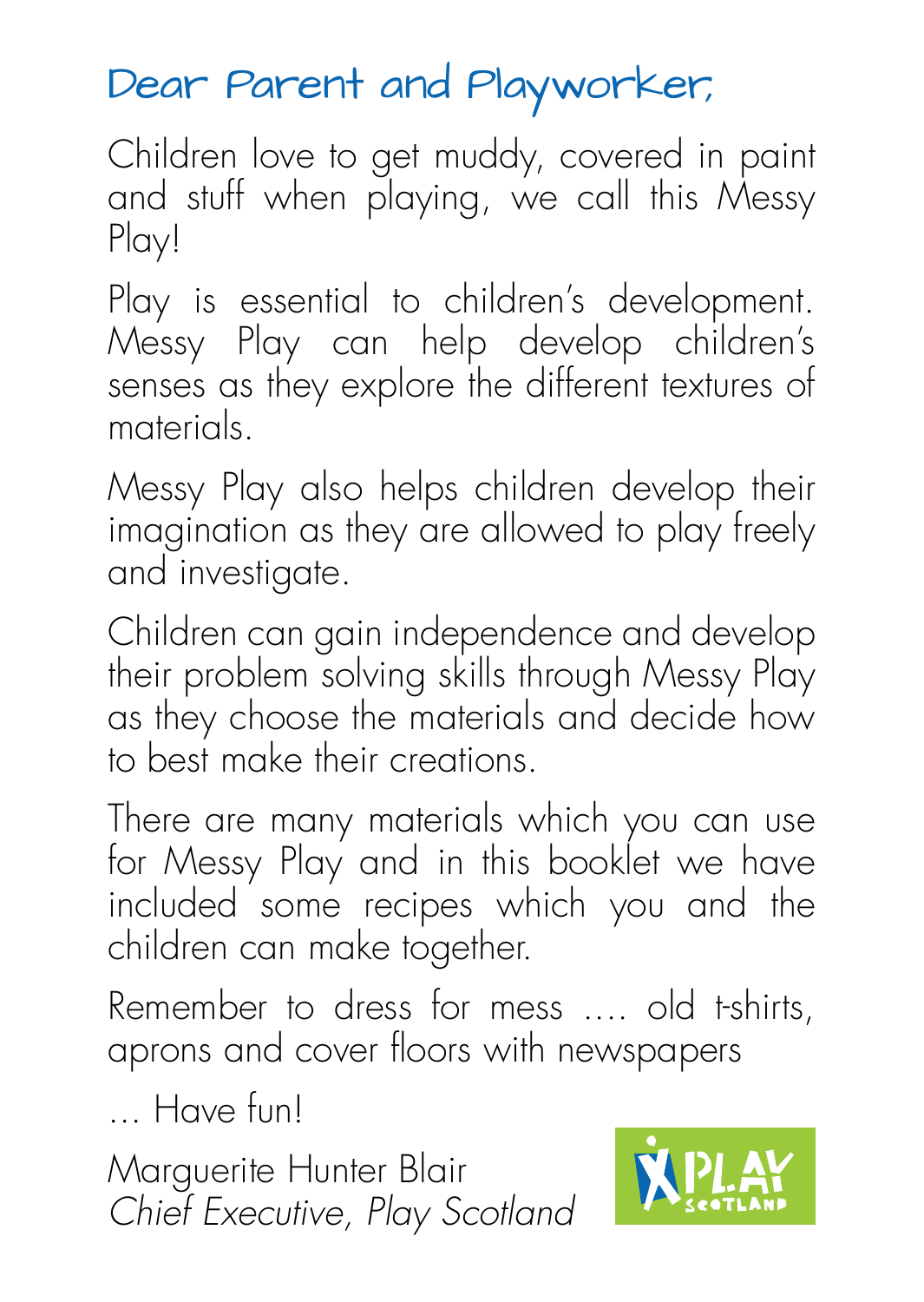# **Play Dough**

#### What you need:

- 2 cups of plain flour
- 2 cups of water
- 1 cup of salt
- 2 tablespoon of cream of tartar
- Food colouring

### What to do:

Mix all ingredients together in a saucepan and bring to boil. Cook for a further two minutes until it forms a solid lump and allow to cool. Then knead the lump onto a floured surface.

Store in an airtight container or cling film. This should last for a few weeks.

Why not try making fairy dough by adding some glitter.

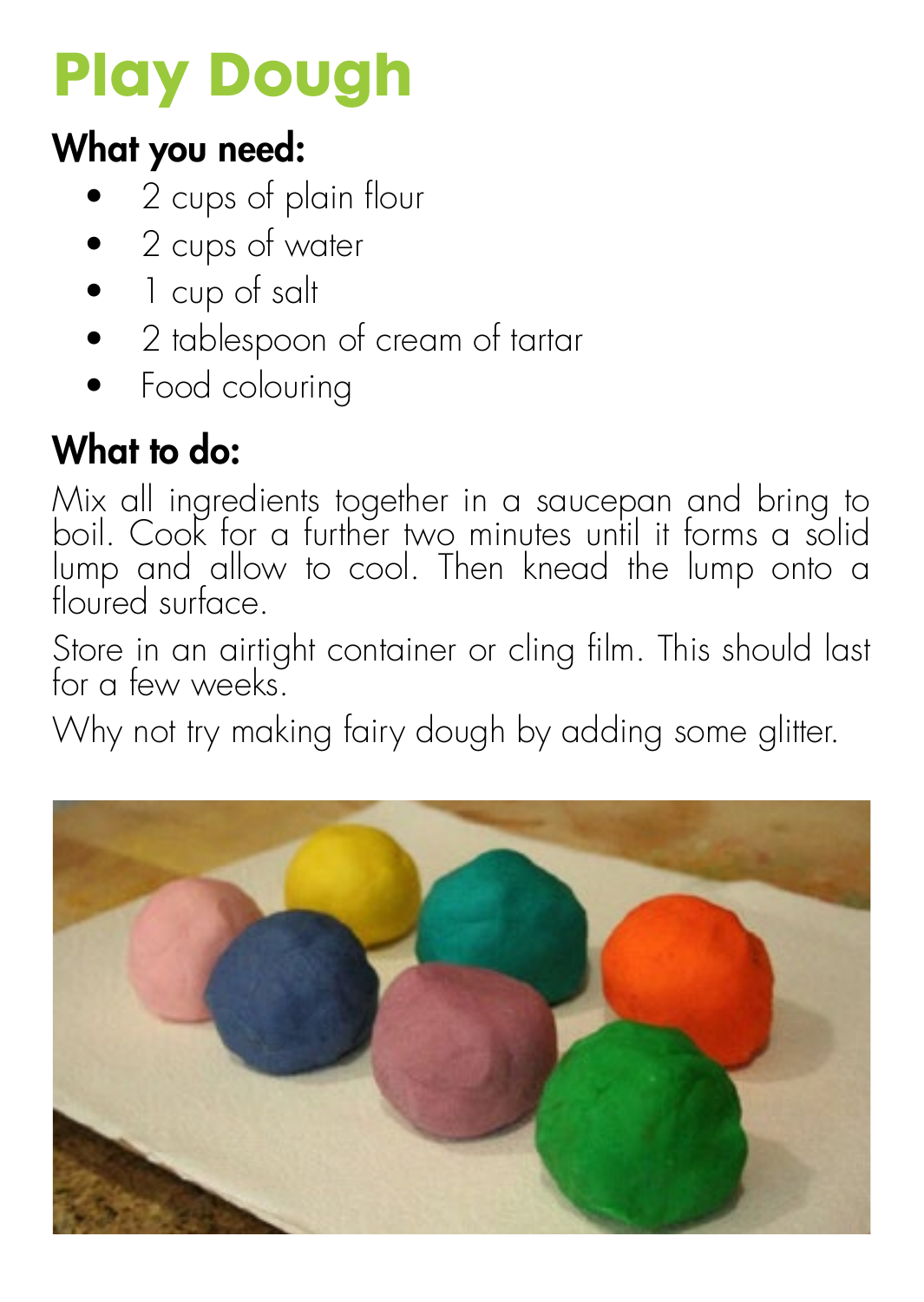# **Papier Mache**

### What you need:

- Cold water
- Flour (one part flour to one part water)
- Strips of newspaper, about 1inch/3 cm wide or bigger if you prefer

## What to do:

Mix the flour in a large bowl (2 cups of each is a good amount to start with) until it makes a smooth paste. Dip in the newspaper strips, one at a time, remove excess paste with your fingers and lay the coated newspaper on the item to be covered. Smooth out the wrinkles and continue to place coated newspaper over the surface until completely covered. When the surface has totally dried, paint your own design using acrylic or poster paint.

### Things you could make:

Face – put papier mache over a blown up balloon. Add wool or pom poms/cotton wool balls for hair.

Animals and characters - using empty plastic cartons or bottles as your base. To add features such as eyes and legs, attach cut out egg cartons and cardboard tubes to the body using masking tape and pipe cleaners for antennas.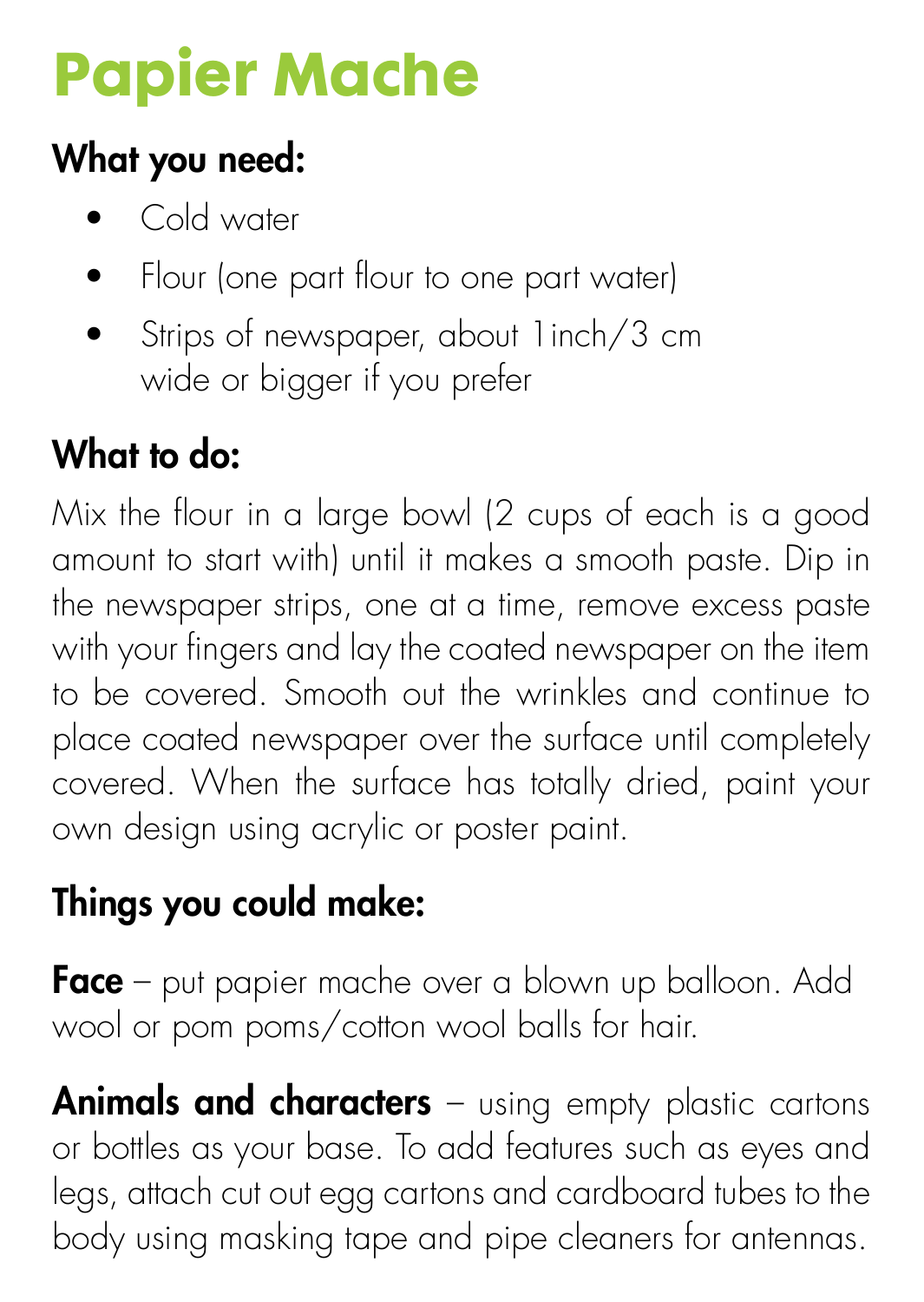# **Cornflour Clay**

### What you need:

- 1 cup of cornflour
- 2 cups of salt
- 3 cups of cold water

## What to do:



Put the salt and 2 cups of water in a saucepan and bring to boil. Mix the rest of the cornflour with the remaining water and stir well. Blend the two mixtures and knead into clay. Mould the clay into shapes and once hard, this can be painted.

# **Sawdust Clay**

### What you need:

- 1 cup of white paste
- 2 cups of sawdust

## What to do:

Mix the ingredients together to form a ball then mould into the shape as desired. Once hardened, this can be painted.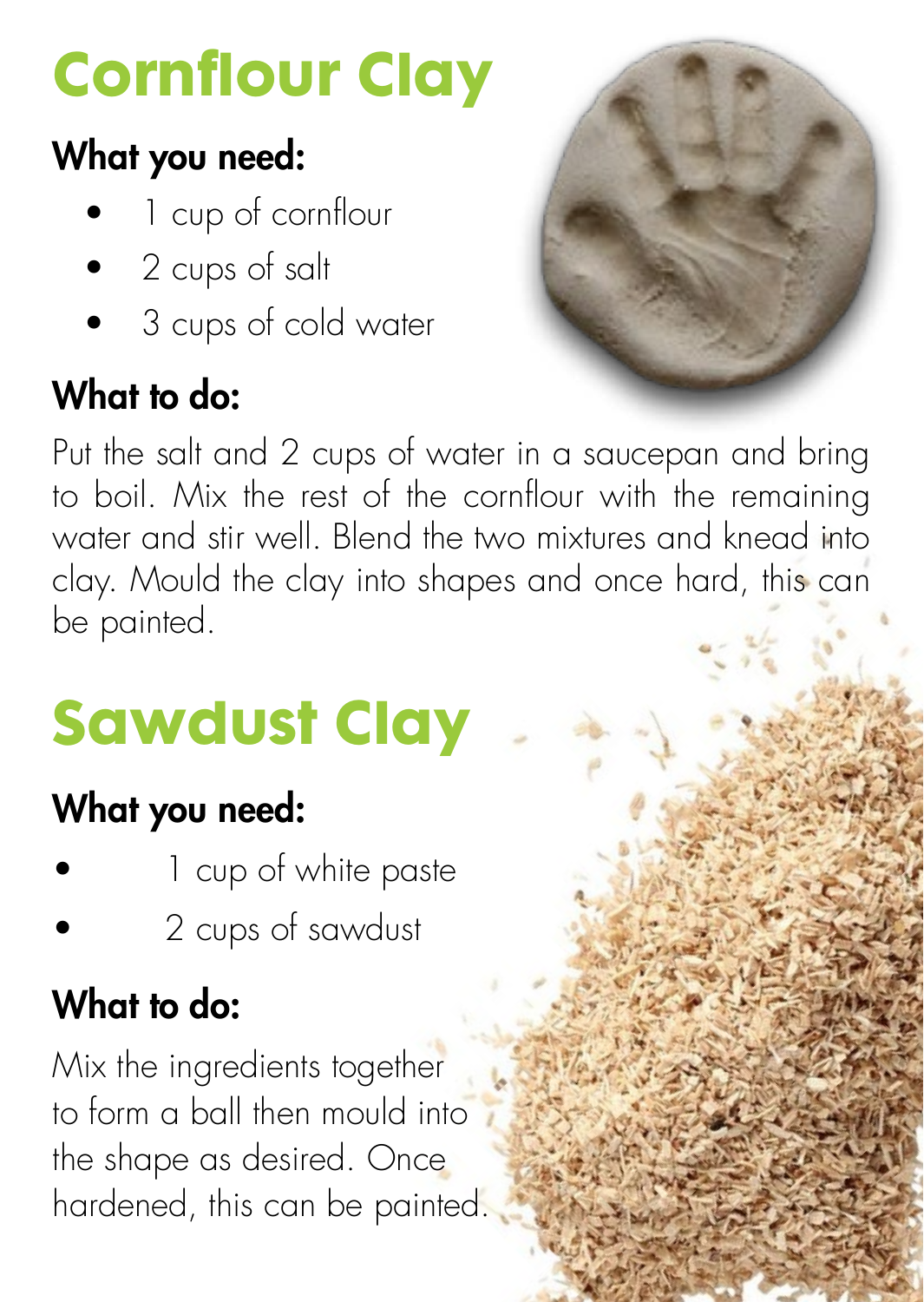# **Sand Sculpture Clay**



#### What you need:

- 2 cups of fine sand
- 1 cup of cornstarch
- 1 cup of water

### What to do:

Put all the ingredients into a pot and heat on the stove and then stir until it thickens. Once cool, you can mould into your desired shape.

# **Washable Finger Paints**

#### What you need:

- 1 cup all-purpose flour
- 4 cups cold water
- Food colouring

### What to do:

In a large saucepan, mix the flour and 1 cup of cold water. Stir until smooth. Add 3 cups of water and cook over a medium heat until it thickens and bubbles. Reduce heat and simmer for 1 minute, stirring constantly.

Add food colouring, cover and cool.

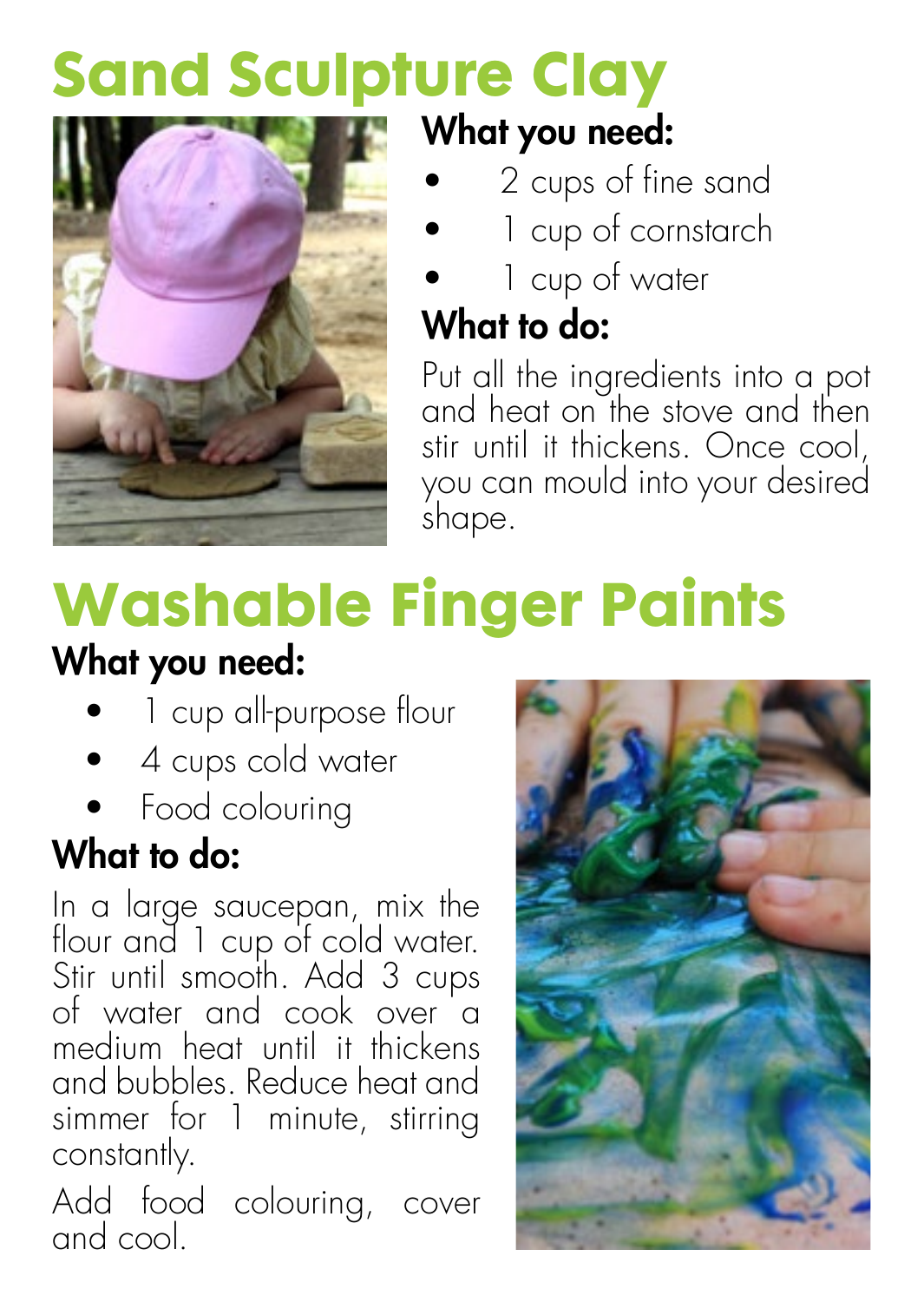# **Bubbles**

## What you need:

- 1/2 cup of washing up liquid (watered down versions do not work as well)
- 3/4 cups of cold water
- 5 drops of glycerine (available in chemists)

### What to do:

Mix together to make bubbles!

# **Bubble Art**

### What you need:

- Bubble Mixture (as above)
- Paint or powder paint
- Straw
- Thin paper

### What to do:

Add paint to the bubble mixture, blow through a straw and once you have a bubble, gently cover with thin paper and you will have a bubble painting.

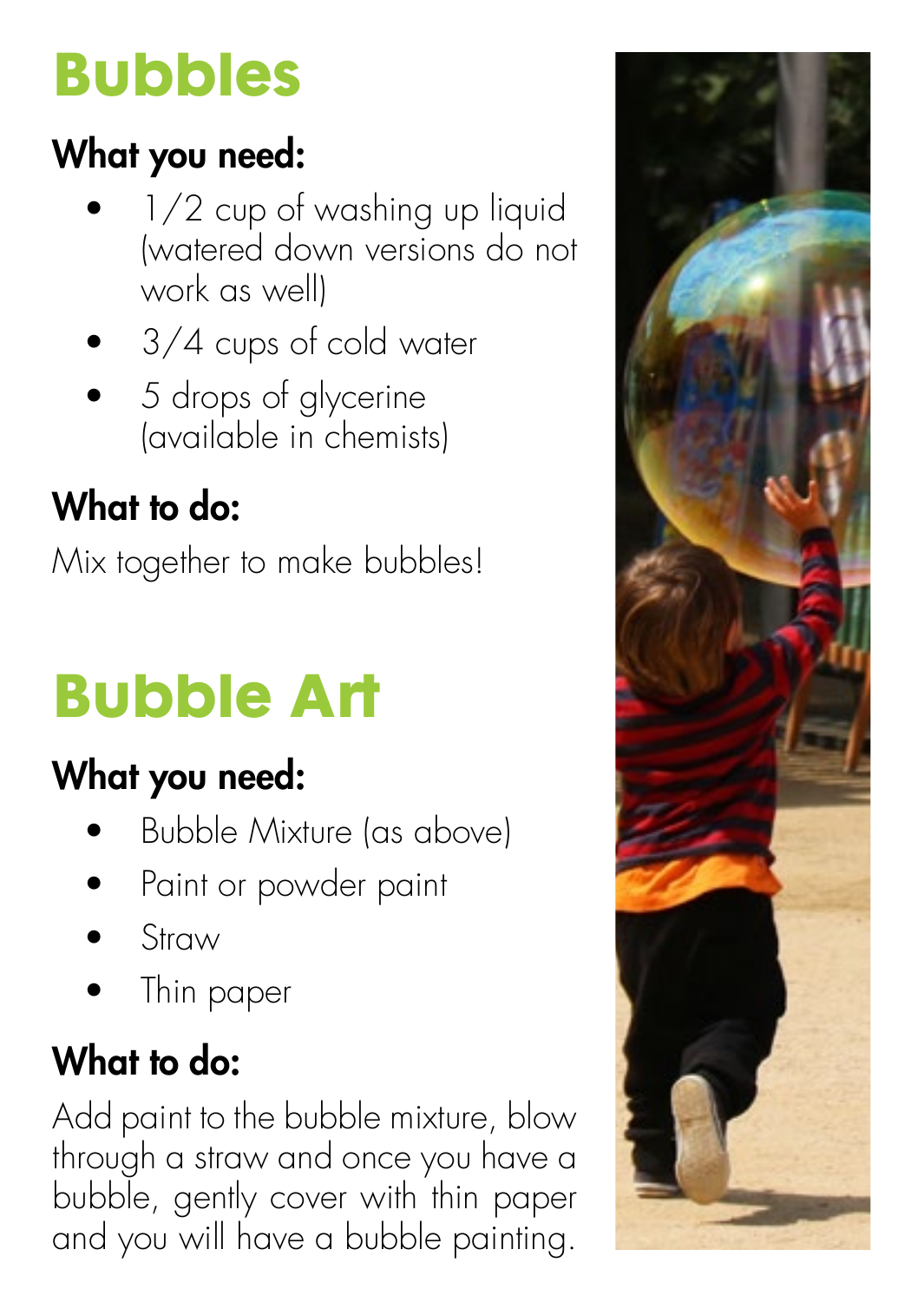

# **Gloop**

### What you need:

- 2 cups of cornflour
- Water
- Food colouring try mixing the colours together

## What to do:

Add water to the cornflour until it becomes semi firm. You will now be able to mould this in your hands but when you stop moulding this will become runny. Add more water to make it runnier and gooier. You may wish to do this over a basin!

# **Funny Faces**

### What you need:

- Dry food pasta, rice, pulses etc.
- Outdoor Collections leaves, conkers, flowers, twigs etc.
- Round the house items cut up sponges, lolly sticks, ribbon, straws, glitter etc
- Paper
- Glue Stick

## What to do:

Make funny faces with the items you have collected.

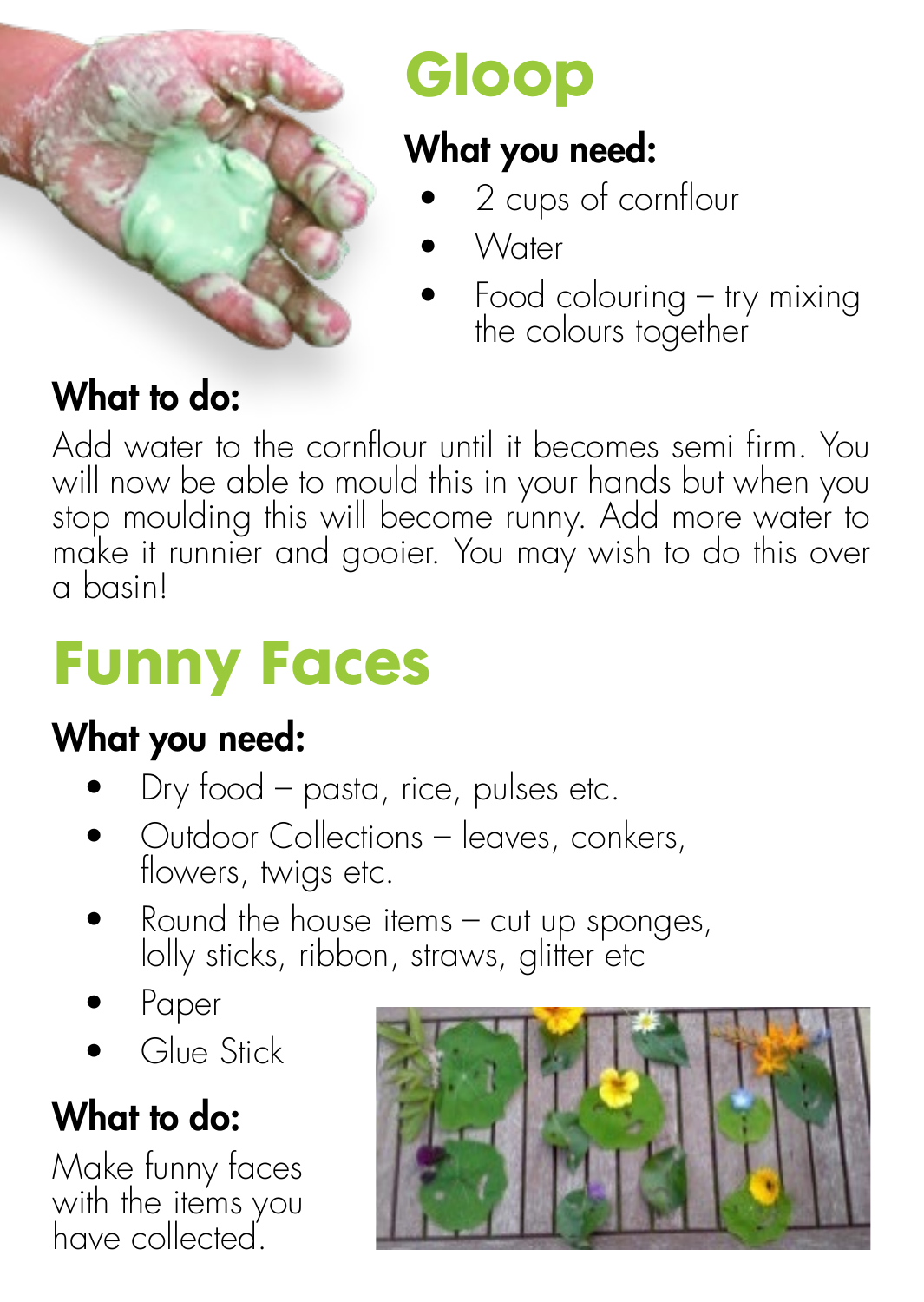# **Microwave Salt Dough**

### What you need:

- 4 cups of flour
- 1 cup of salt
- $\bullet$  1  $\frac{1}{2}$  cup of hot water
- Shape cutters
- Ribbon, glitter, beads, paint

### What to do:

Mix the flour, water and salt to make dough and then roll this out. Use the shape cutters to make the shapes. Cut a small circle at the top for threading ribbon. Place shapes on a microwavable plate and cook in microwave for 1 to 4 minutes increasing by 1 minute increments. Let them cool and then decorate!

You could even hang them up ... they would be great for Christmas tree decorations!

# **Water Play**

#### What you need:

- Water
- Food colouring
- Variety of plastic bottles, containers, funnels, sieves, jugs etc.

#### What to do: Water experiments!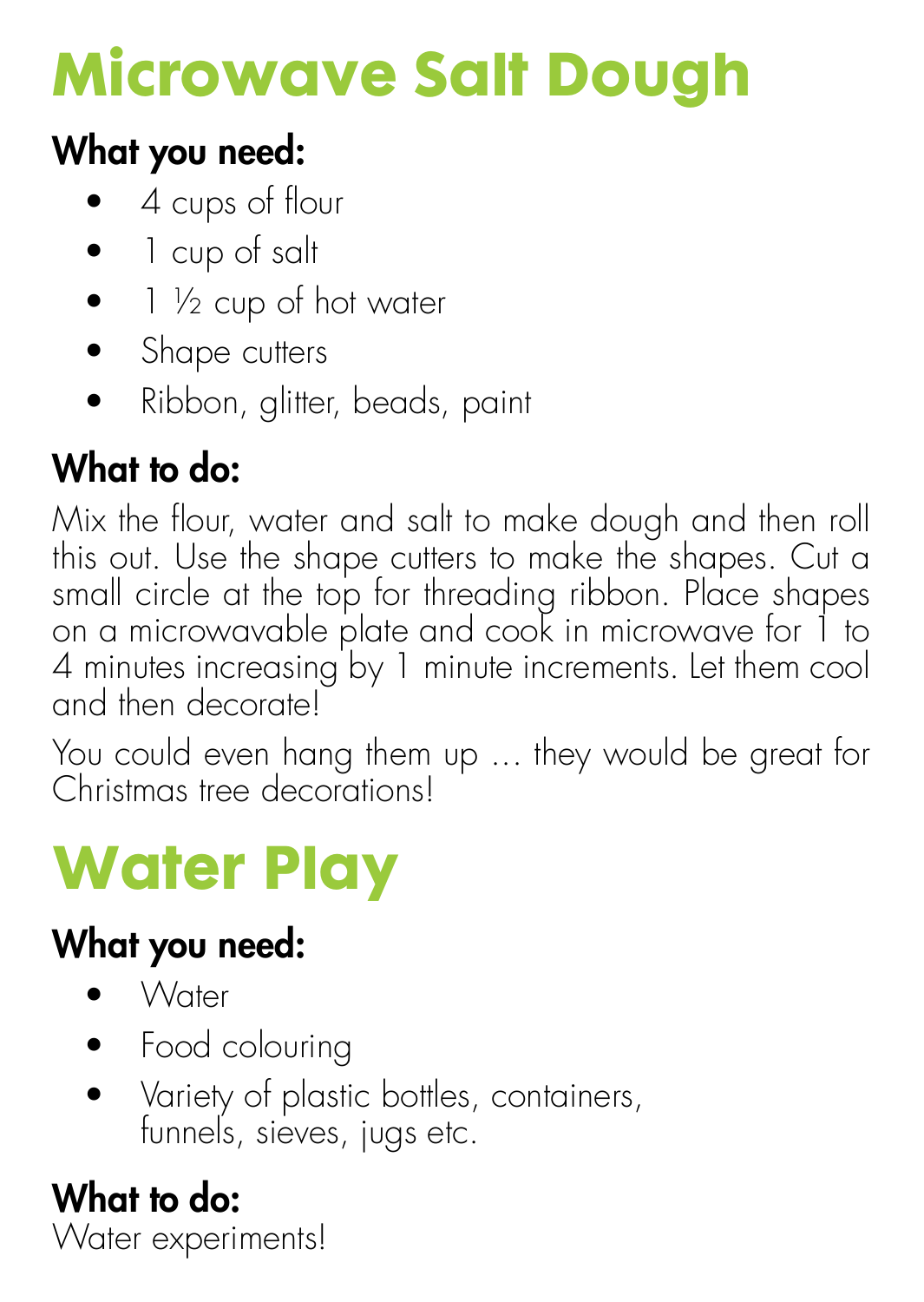

# **Potato Stamps**

#### What you need:

- Potato
- Paper
- Point

#### What to do:

Wash the potato and cut in half. Draw a shape and cut round this. Press the potato stamp into the paint and then press onto paper.

# **Spaghetti Play**

#### What you need:

- **Spaghetti**
- Food Colouring

### What to do:

Cook up some spaghetti and then add some food colouring. Put the spaghetti into a bowl and allow to cool and then let your child play!

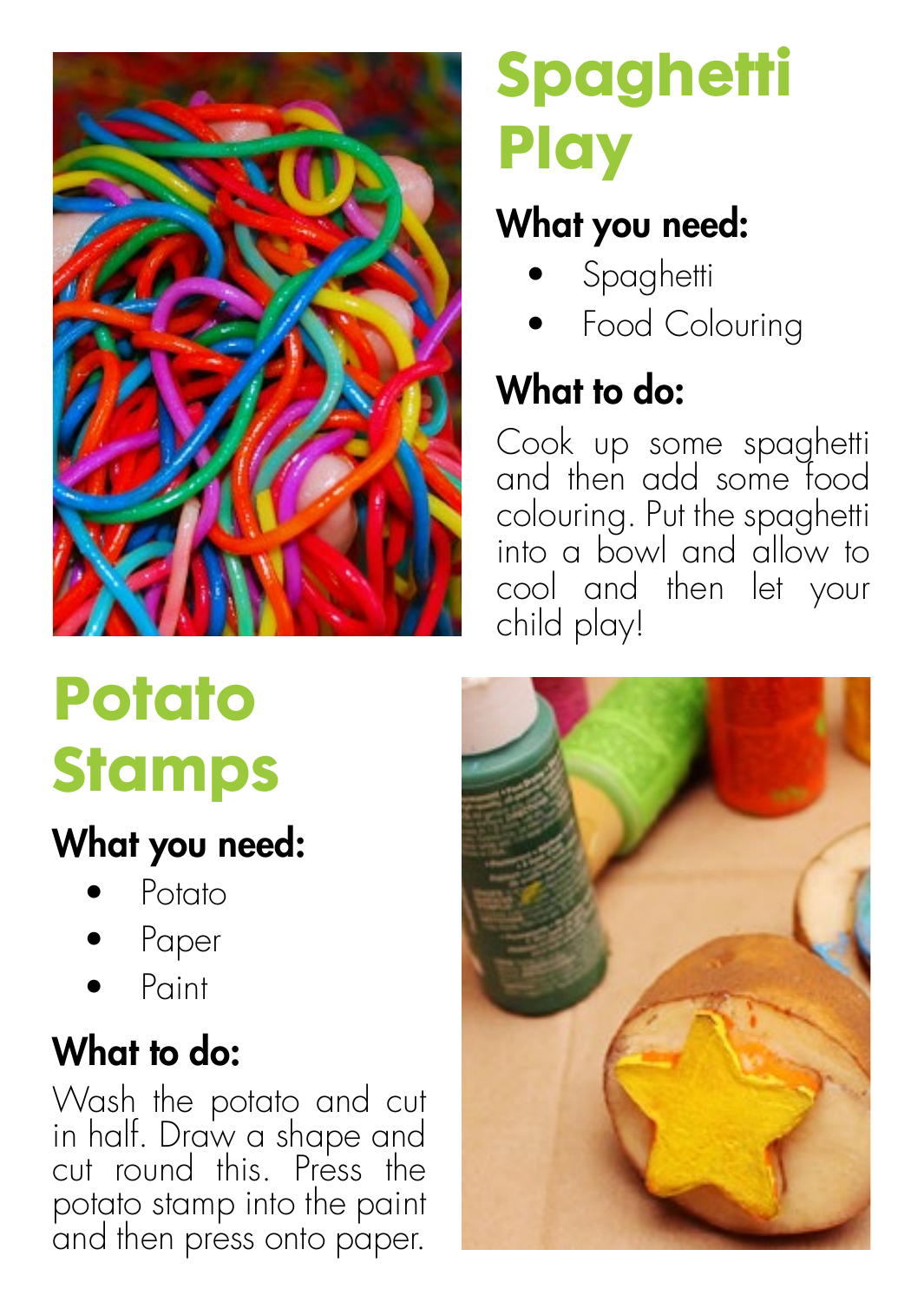# **Ping Painting**

## What you need:

- Strong frame i.e. shoe box
- Elastic bands to cover frame
- try various widths for different effects
- Paint
- Paper which will fit inside the frame
- Brushes

## What to do:

Place paper at the bottom of the frame. Stretch elastic bands over frame. Paint the elastic bands over the top of the frame. Ping the bands back which will release the paint onto the paper. Now you have your own modern art!

# **Splat Painting**

## What you need:

- 2 /3 colours of paint in plastic containers
- Plastic fly swats or spatulas
- Cut up sponges (these are the flies!)
- Large pieces of paper

## What to do:

Dip Fly (sponge) in paint and throw down onto the paper then swat it! This one is definitely for outdoors!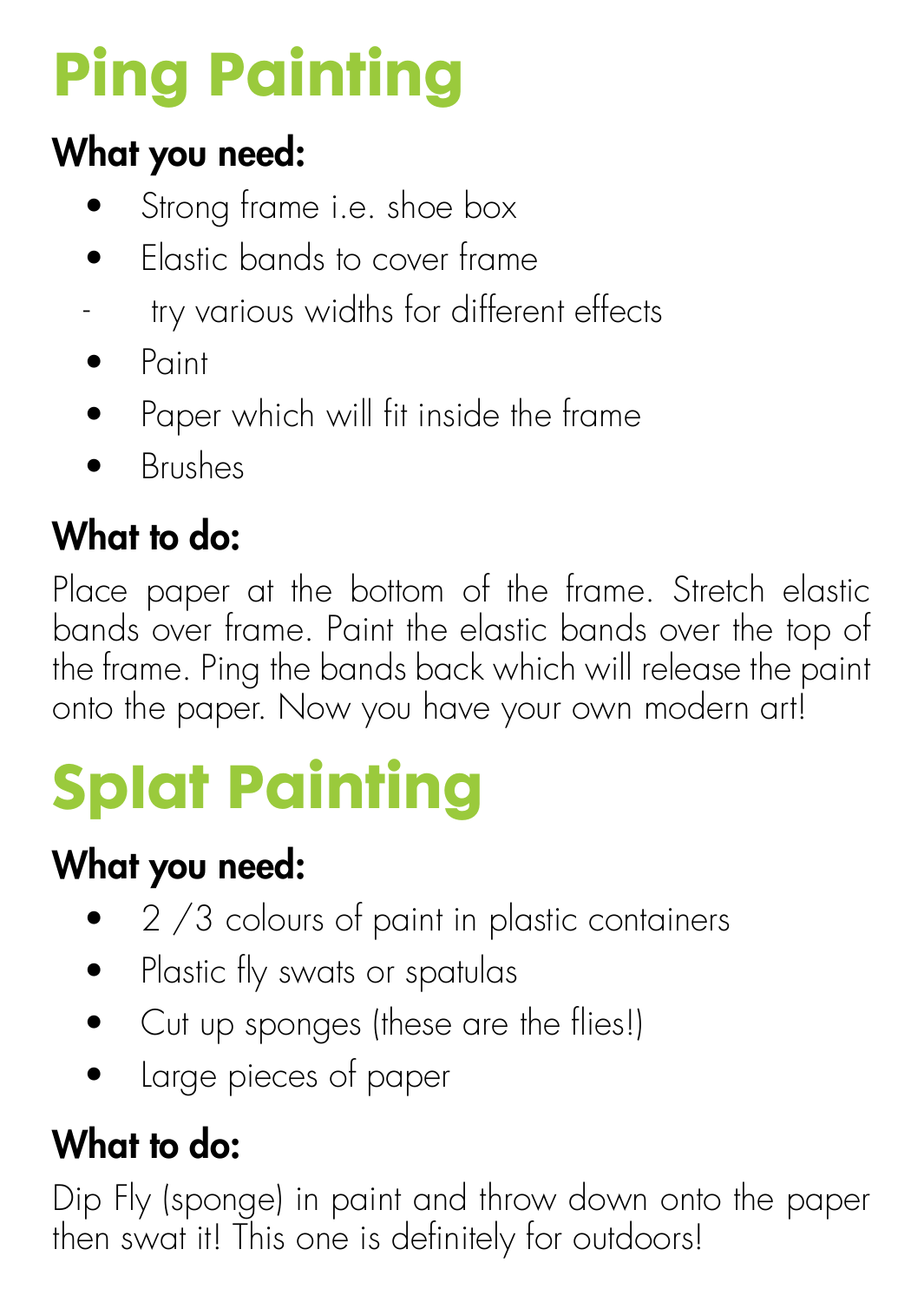# **Puffy Paint**

### What you need:

- Self-raising flour
- $\bullet$  Salt
- Food Colouring
- Water
- Thick paper or card
- Paintbrush

### What to do:

Mix one tablespoon of self-raising flour with one tablespoon of salt. Add food colouring and some water to make a gloop.

Paint the mixture onto the card. Microwave for 10- 30 seconds and the mixture will rise. Once cooled down, the mixture will harden.

Yoghurt pots are handy to put paint in if more than one child is using it.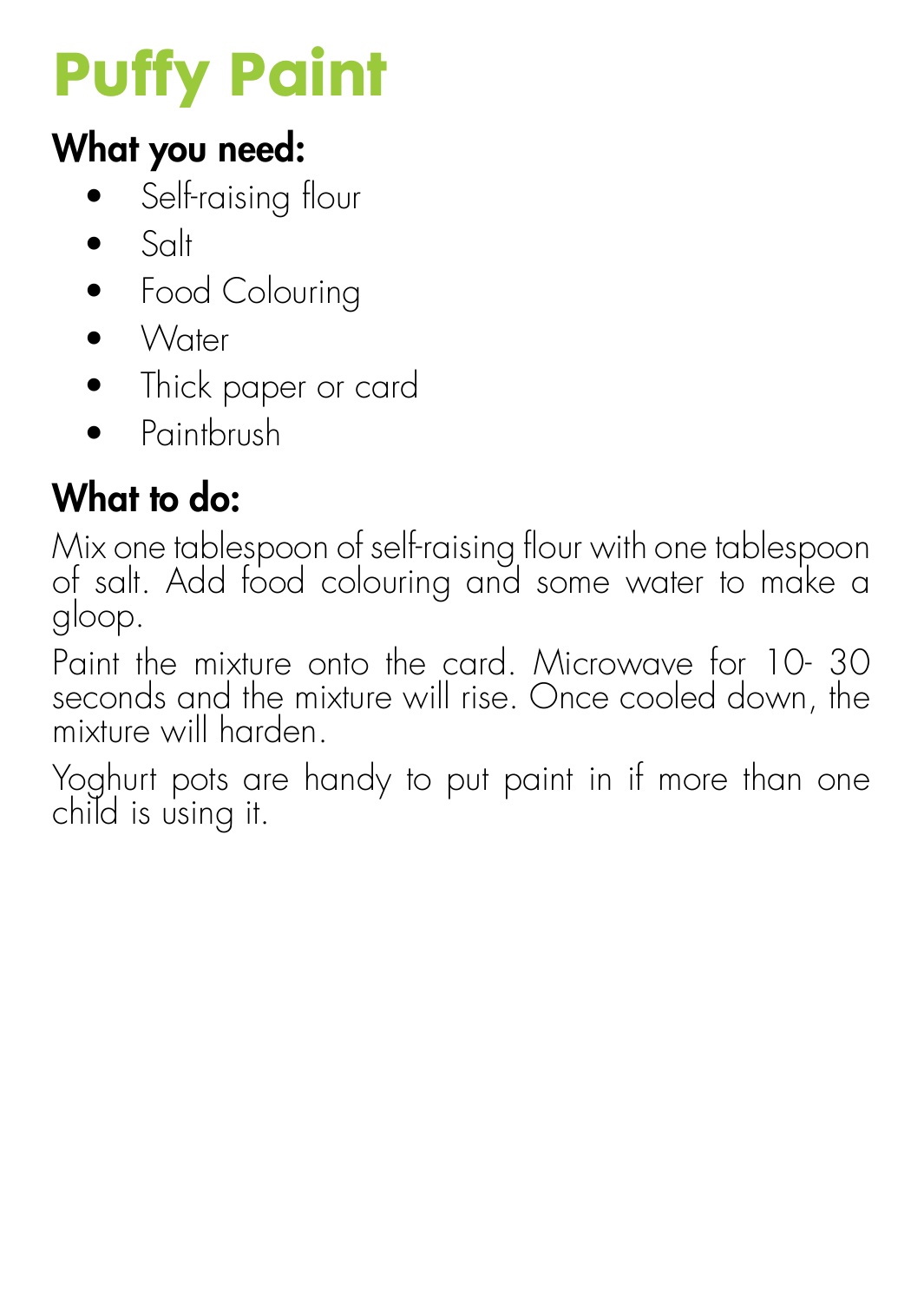# **Natural Food Colouring/Dye**

#### What you need:

• A variety of coloured fruit and veg

### What to do:

Cut the fruit and veg into small pieces, using a cooking pot for each colour. Cover with water, bring to the boil and simmer for approximately an hour. Drain off the fluid, discard the fruit/veg and allow to cool.

Examples for colours are:

```
Red cabbage = purple dye;
spinach or green pepper = green dye;
                Tumeric = yellow dye;
            Red pepper = red dye
```
# **Yo-Yo Splat Painting**

### What you need:

- Balloons filled with water
- Elastic Bands
- Paint
- Large pieces of paper

### What to do:

Tie the elastic bands to balloons filled with water. Dip the bottom of the balloon in the paint and 'boing' onto the paper! These can also be used as a water yo-yo without the paint and when it bursts, it's even more messy fun!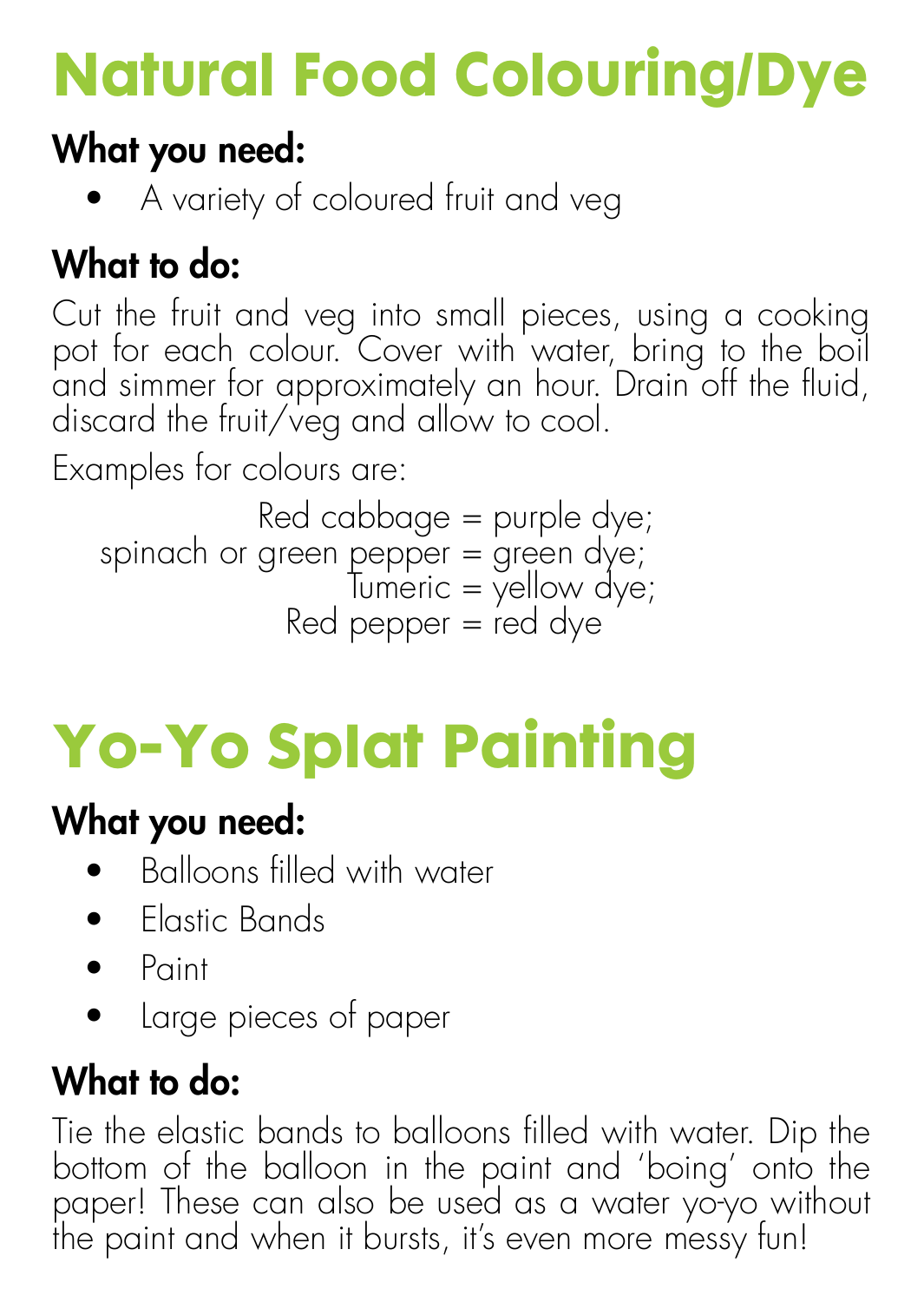# **Jelly Paint**

#### What you need:

- 1/2 cup of natural food dye in any colour
- 1 heaped tablespoon of cornflour

### What to do:

Add the cornflour to a cooking pot and add the dye until it forms a smooth paste, then add more dye until it makes a milky liquid. Stir this constantly over a high heat until it starts to thicken. Turn off the heat and continue to stir until this becomes a thick clear jelly textured paint. Allow to cool and add to a small plastic pot. Use clean paintbrushes. This is useful for young children as it is not harmful if swallowed.

# **Chalk**

This does not have to be used only on a black board children also love to use chalk outdoors...

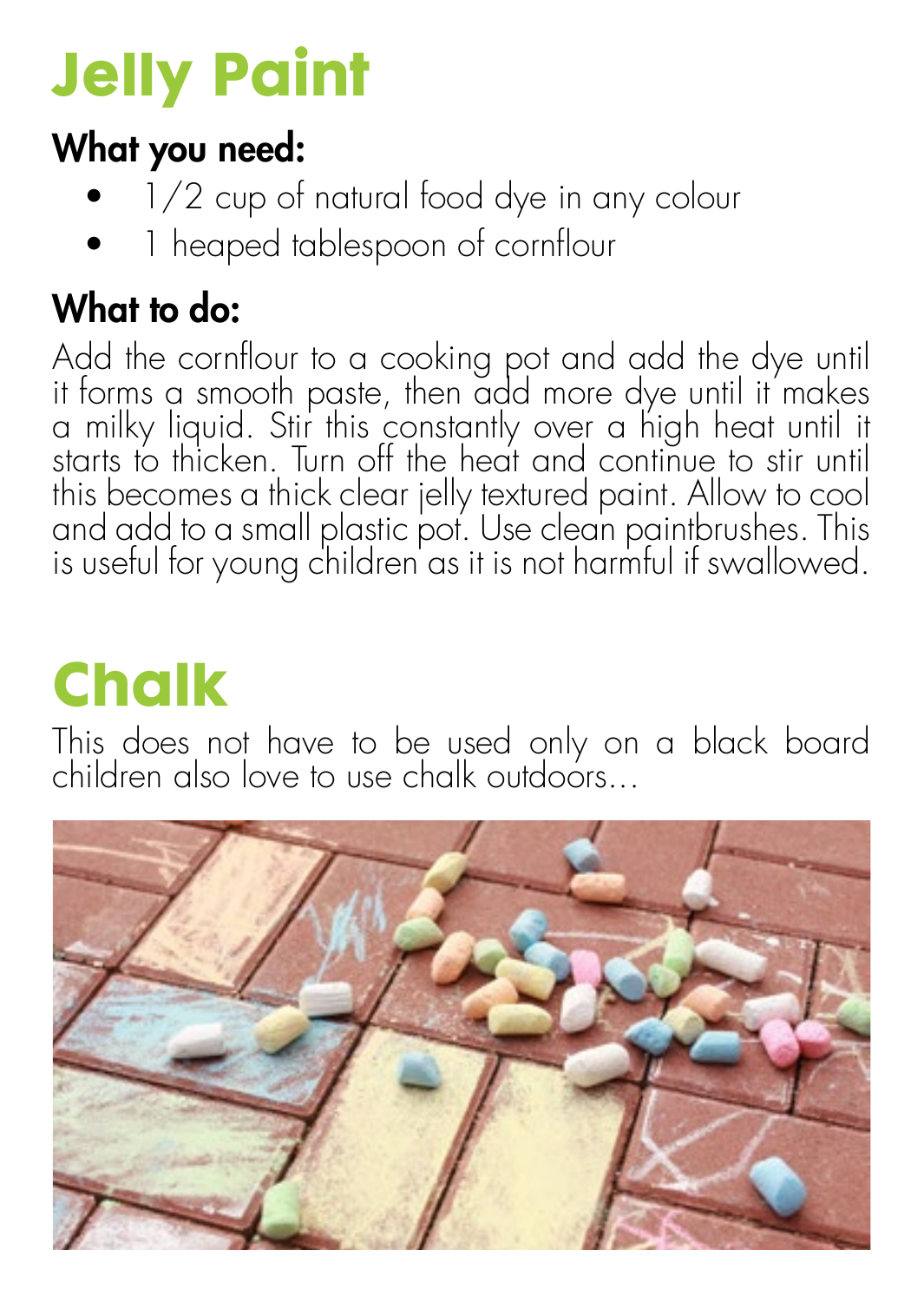# **Other ideas for messy play are:**

- Shaving foam (sensitive is best) or aerosol cream – put in a container and add hidden treasures!
- Treasure Jelly $* -$  hide items in it before it sets!
- Make mud pies using a jug of water, some earth and empty plastic pots
- Readymade custard\*- add cereals and pulses to this
- Cut up sponges into different shapes and use these to paint
- Cardboard boxes, egg cartons, paint, glue, sequins, glitter, cotton wool balls, material, ribbon, shells, twigs etc. Give these to your child and let them use their imagination!

#### ...the list for Messy Play is endless

*\*Not for consumption*

We would love to hear from you, or your child,<br>if they have more ideas for Messy Play! Email: info@playscotland.org